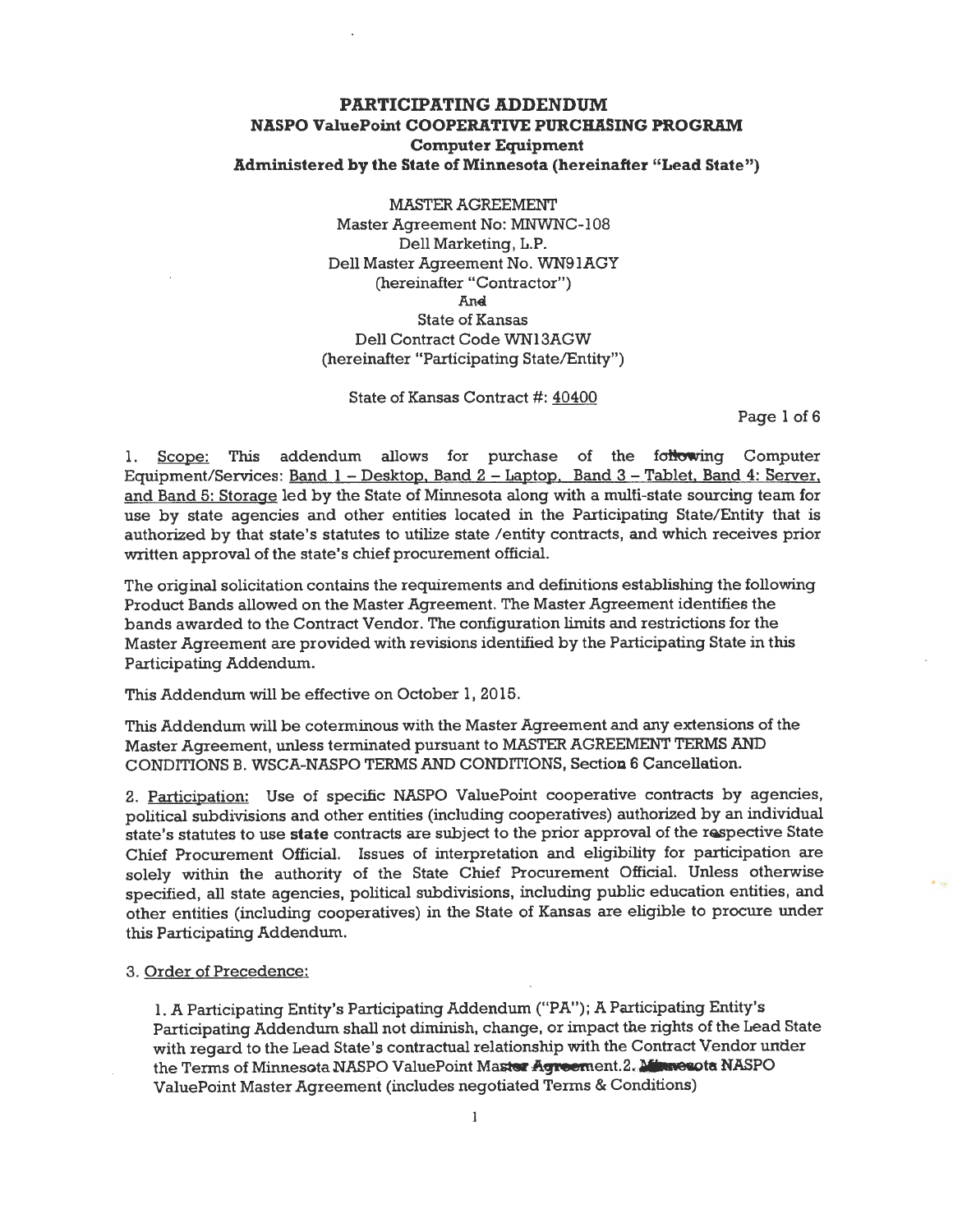**MASTER AGREEMENT** Master Agreement No: MNWNC-108 Dell Marketing, L.P. Dell Master Agreement No. WN91AGY (hereinafter "Contractor") And **State of Kansas** Dell Contract Code WN13AGW (hereinafter "Participating State/Entity")

State of Kansas Contract #: 40400

Page 2 of 6

3. The Solicitation including all Addendums; and 4. Contract Vendor's response to the Solicitation

These documents shall be read to be consistent and complementary. Any conflict among these documents shall be resolved by giving priority to these documents in the order listed above. Contract Vendor terms and conditions that apply to this Master Agreement are only those that are expressly accepted by the Lead State and must be in writing and attached to the Master Agreement as an Exhibit or Attachment. No other terms and conditions shall apply, including terms and conditions listed in the Contract Vendor's response to the Solicitation, or terms listed or referenced on the Contract Vendor's website, in the Contract Vendor quotation/sales order or in similar documents subsequently provided by the Contract Vendor. The solicitation language prevails unless a mutually agreed exception has been negotiated.

#### 4. Modifications or Additions to Master Agreement:

- a) The laws of the State of Kansas shall govern this agreement.
- b) State of Kansas Contractual Provisions Attachment (as modified), DA-146a attached and incorporated into this Addendum as Attachment A will have prior precedence over the listed items in section 3. Order of Precedence.
- c) Travel expenses if applicable, shall be reimbursed under the same rates and conditions as noted in the "Employee Travel Expense Reimbursement Handbook" found at: http://da.state.ks.us/ar/employee/travel/travbk.htm unless otherwise agreed upon with the purchasing entity.
- d) Upon request of the purchasing entity, the Contract shall accept a Business Procurement Card (BPC) or other like instrument in lieu of a warrant for payment under this agreement. Use of this instrument is at time of placement only, and not permitted for payment of invoices issued by Contractor.
- e) Returns and Exchanges. Additional fees, including up to a 15% restocking fee, may apply.
- f) Contractor may not subcontract or delegate the performance of its obligations under this Agreement in whole or in part, or any rights, duties, obligations or liabilities under this Agreement, by operation of law or otherwise, without the prior written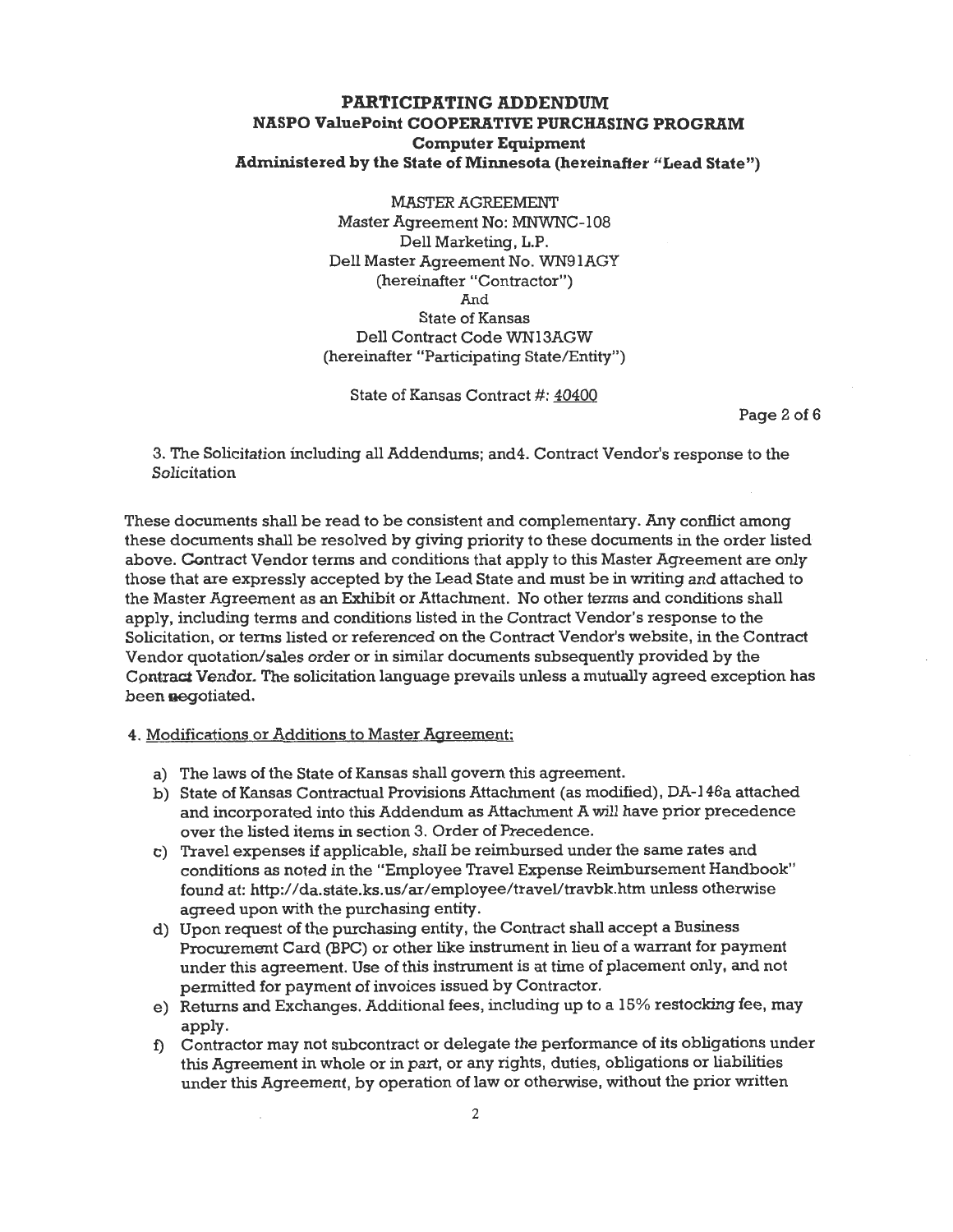**MASTER AGREEMENT** Master Agreement No: MNWNC-108 Dell Marketing, L.P. Dell Master Agreement No. WN91AGY (hereinafter "Contractor") And **State of Kansas** Dell Contract Code WN13AGW (hereinafter "Participating State/Entity")

State of Kansas Contract #: 40400

Page 3 of 6

consent of Participating State (other than subcontractors retained by Contractor from time to time in the ordinary course of business to perform CFI, warranty, break/fix, administrative and back office services who will not have access to Buyer's confidential data other than billing and contact information) and provided that Contractor shall remain responsible for the performance of its obligations under this Agreement.

g) Reports and Administrative Fees:

The Contractor shall submit calendar quarterly reports to the Division of Purchases for all acquisitions, less returned product ("actual, net invoice sales"), made from this Addendum. This report will be submitted in the format as required under the Master Agreement and will include as a minimum the agency name, quantity, description and amount. The report will be provided electronically and a check sent payable to the State of Kansas - Office of Procurement and Contracts for an amount equal to one half of one percent (0.50%) of the total net sales (gross sales minus returns, credits, and deductions) for the quarterly period. Contractor's NASPO ValuePoint pricing will be adjusted by this fee and not invoiced or charged to the Purchasing Entity.

The report and fee shall be submitted 30 days following the end of the calendar quarter to reports@da.ks.gov.

h) A State of Kansas, Tax Clearance Certificate is required to execute this contract.

5. Lease Agreements:

Political subdivisions or educational entities that have the authority may finance the purchases from this Master Agreement. If financing is though a lease agreement, that agreement is separate from this agreement and between the Contractor and the agency.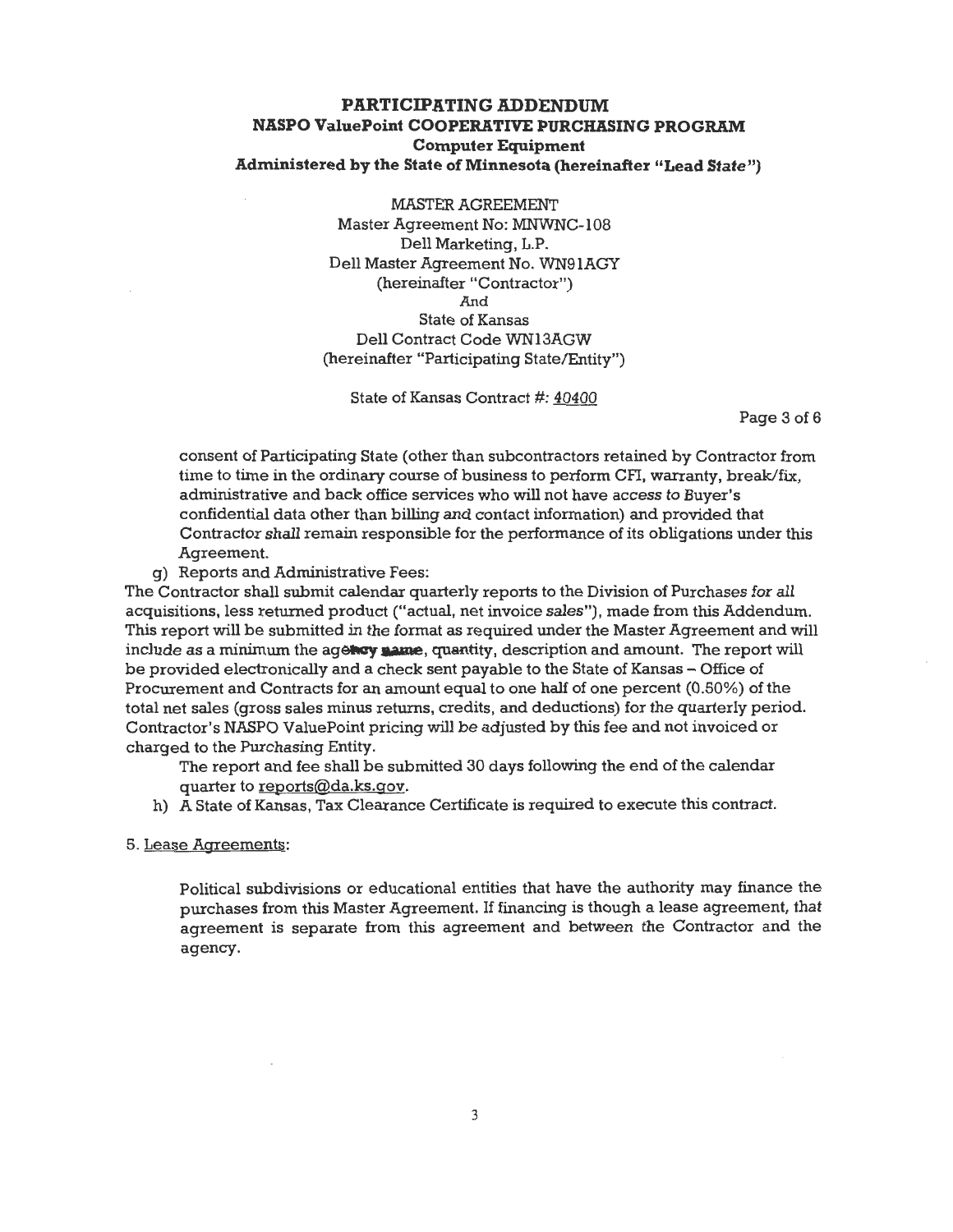**MASTER AGREEMENT** Master Agreement No: MNWNC-108 Dell Marketing, L.P. Dell Master Agreement No. WN91AGY (hereinafter "Contractor") And **State of Kansas** Dell Contract Code WN13AGW (hereinafter "Participating State/Entity")

State of Kansas Contract #: 40400

Page 4 of 6

6. Primary Contacts: The primary contact individuals for this Participating Addendum are as follows (or their named successors):

#### Contractor - Participating Addendum Contact

| Name           | David F. White                                           |
|----------------|----------------------------------------------------------|
| <b>Address</b> | One Dell Way, Mail Stop RR 1-33, Round Rock, Texas 78682 |
| Telephone      | 512-725-3702                                             |
| Fax            | 512-283-9092                                             |
| E-mail         | David_F_White@Dell.com                                   |

## **Contractor - Master Agreement Contact**

| Name           | Diane Wigington                                     |
|----------------|-----------------------------------------------------|
| <b>Address</b> | One Dell Way, Mailstop RR1-33, Round Rock, TX 78682 |
| Telephone      | 512-728-4805                                        |
| Fax            | 512-283-9092                                        |
| E-mail         | Diane_Wigington@dell.com                            |

#### Participating State Neal Farron, State of Kansas, Department of Administration, Name Office of Procurement and Contracts 900 SW Jackson, STE 451 South Address 785-296-3122 or 785-296-2376 Telephone 785-296-7240 Fax Neal.Farron@da.ks.gov E-mail

7. Partner Utilization: Each state represented by NASPO ValuePoint participating in this Master Agreement independently have the option of utilizing partners. Only partners approved by this Participating State may be deployed. The participating State will define the process to add and remove partners and may define the partner's role in their participating addendum. The Contractors partners' participation will be in accordance with the terms and conditions set forth in the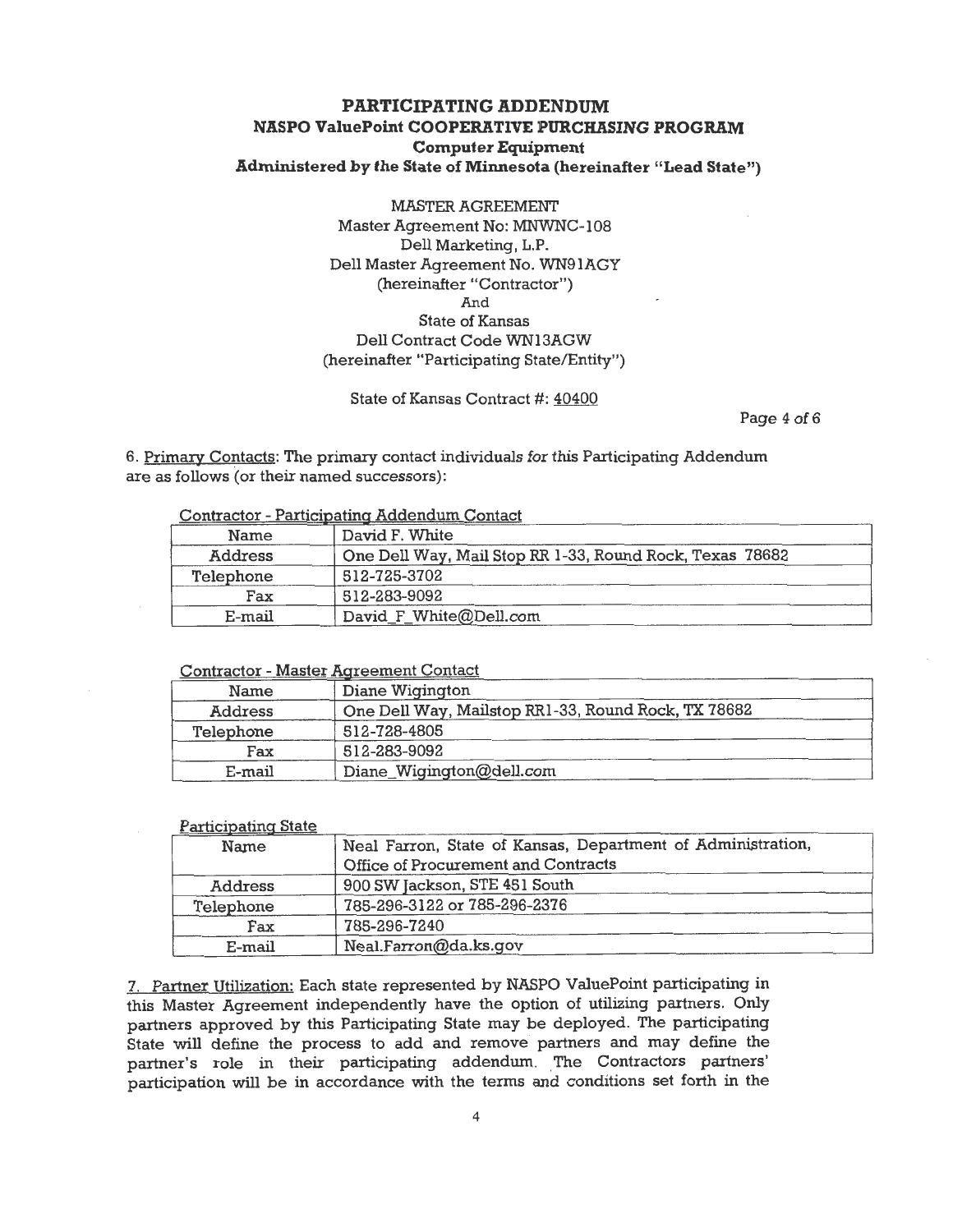MASTER AGREEMENT Master Agreement No: MNWNC-108 Dell Marketing, L.P. Dell Master Agreement No. WN91AGY (hereinafter "Contractor") And **State of Kansas** Dell Contract Code WN13AGW (hereinafter "Participating State/Entity")

State of Kansas Contract #: 40400

Page 5 of 6

aforementioned Master Agreement.

Approved partners will be mutually agreed to and will be provided on a separate listing. Dell Marketing, L.P. the participating state when changes occur.

Contractor has defined Partners as Resellers and Agents with capabilities as follows:

#### a. Contractor authorized Resellers

1. Contractor authorized Resellers shall provide quotes, accept purchase orders, and accept payment from entities ordering under this Participating Addendum.

b. Contractor authorized Agents

1. Contractor authorized Agents are authorized to provide quotes, sales assistance, configuration quidance and ordering support for hardware, software and services available this Participating Addendum.

2. Contractor authorized Agents ARE NOT authorized to accept orders, purchase orders or payment from entities ordering under this Participating Addendum.

8. Terms: The Participating State is agreeing to the terms of the Master Agreement only to the extent the terms are not in conflict with applicable law.

9. Orders: Any Order placed by a Participating Entity or Purchasing Entity for a Product and/or Service available from this Master Agreement shall be deemed to be a sale under (and governed by the prices and other terms and conditions) of the Master Agreement unless the parties to the Order agree in writing that another contract or agreement applies to such Order.

All orders are to reference State Contract #40400 | WN13AGW on Purchase Order. Ordering instructions will be provided on a separate listing and is to be provided to the participating state when changes occur.

10. Any assignment by Participating State of its purchase order to a third-party financing

5

ψŕ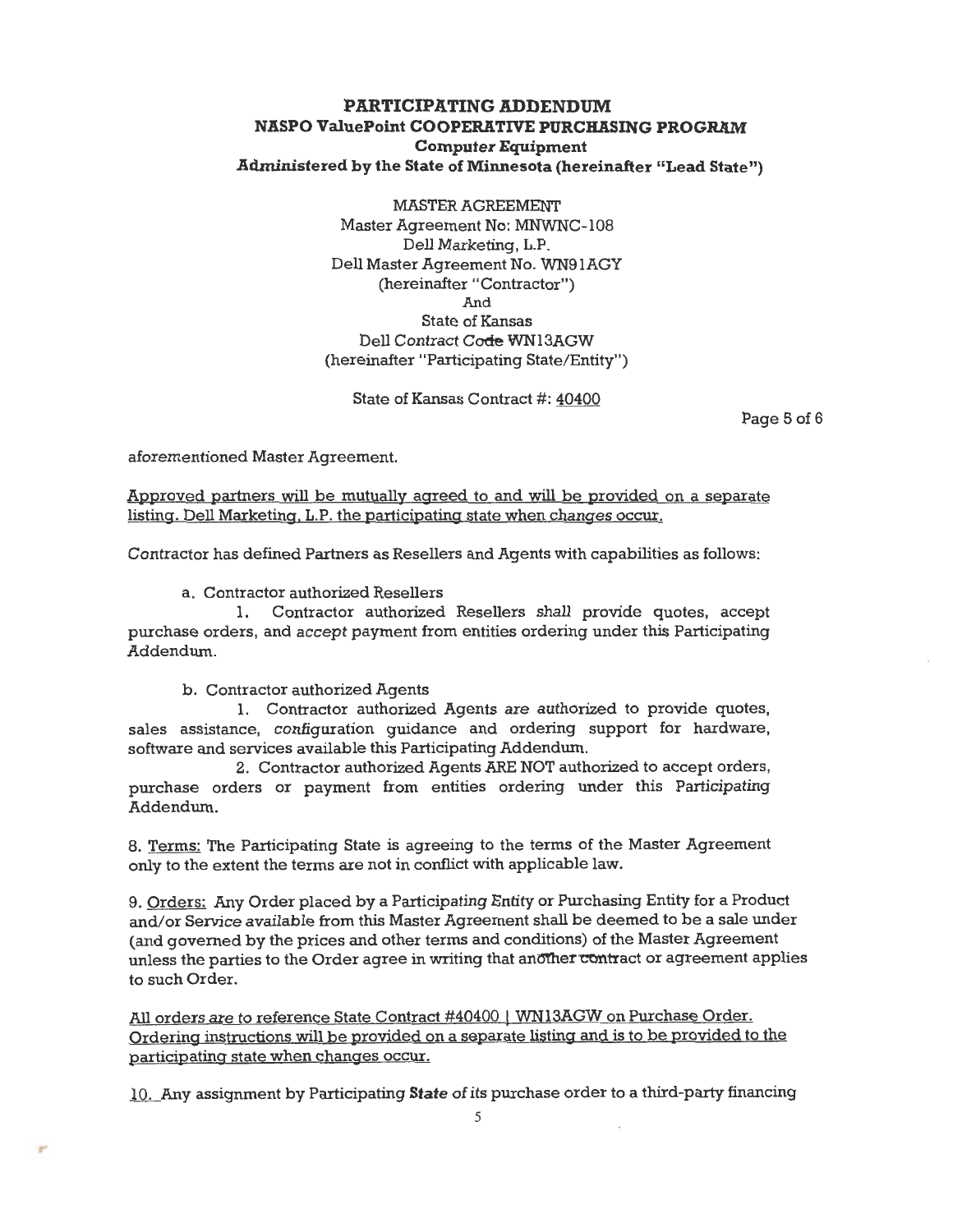**MASTER AGREEMENT** Master Agreement No: MNWNC-108 Dell Marketing, L.P. Dell Master Agreement No. WN91AGY (hereinafter "Contractor") And State of Kansas Dell Contract Code WN13AGW (hereinafter "Participating State/Entity")

State of Kansas Contract #: 40400

Page 6 of 6

company (other than Dell Financial Services, LLC) must be approved in advance in writing by Contractor, and in no case shall any such approval excuse Participating State from its obligations hereunder.

IN WITNESS WHEREOF, the parties have executed this Addendum as of the date of execution by both parties below.

| Participating State: State of Kansas             | Contractor: Dell Marketing LP   |
|--------------------------------------------------|---------------------------------|
| By:<br>ساھا<br>ルド                                |                                 |
| Name: Tracy Diel                                 | Name: Lorri Bailey              |
| Title: Director of Procurements and<br>Contracts | Title: Public Contracts Manager |
| Date:<br>9/25/2015                               | Date:                           |

For questions on executing a participating addendum, please contact:

| NASPO ValuePoint                    |                          |  |  |  |
|-------------------------------------|--------------------------|--|--|--|
| Cooperative Development Coordinator | Tim Hav                  |  |  |  |
| Telephone                           | 503-428-5705             |  |  |  |
| E-mail                              | thay@naspovaluepoint.org |  |  |  |